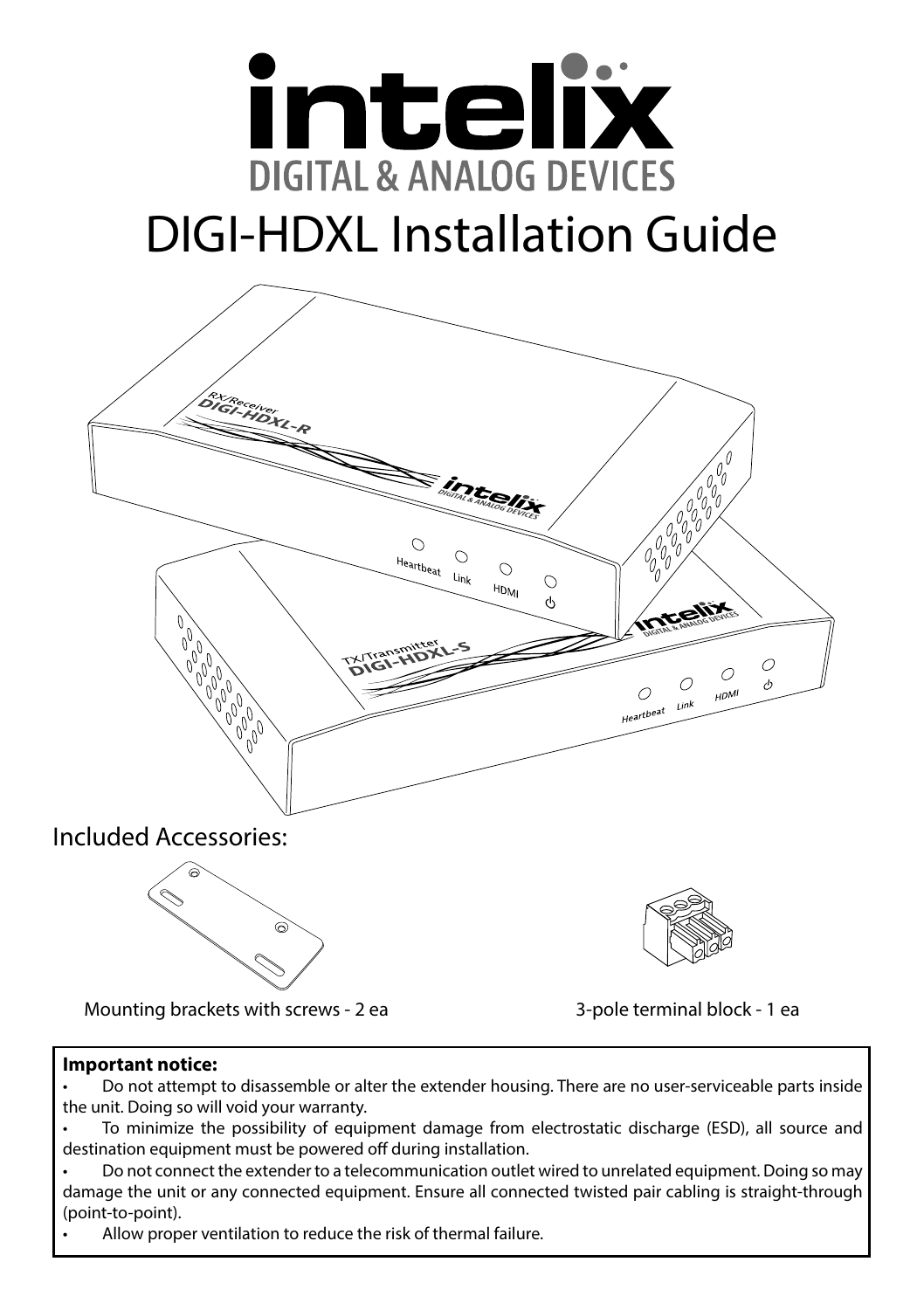The Intelix DIGI-HDXL extends HDMI over a single cable by incorporating HDBaseT technology. The DIGI-HDXL supports 1080p 150 meters (492 feet) including multichannel audio. Built-in surge protection and diagnostic LEDs ensure hassle-free and robust installations. Key features of the new extender series include local HDMI output on the transmitter, power over Ethernet (PoE), bidirectional IR, bidirectional RS232, and Ethernet pass-through with a 2-port network switch on the receiver.

The HDMI distribution chip in the DIGI-HDXL-S sends one signal to the HDBaseT output and the other signal to the local HDMI output for a local display. This new feature also allows HDMI source devices that do not support DDC clock stretching (HDMI 1.2 and below) to be extended over the HDBaseT link without issues. Flexible power design allows the DIGI-HDXL series extenders to be powered at either the TX or RX end, and only one power supply is required. The power supply (PS-24D-25) is sold separately. The bidirectional wideband IR, bidirectional RS232, and Ethernet pass-through capabilities make the DIGI-HDXL compatible with most control systems. The two-port network switch on the DIGI-HDXL-R allows a second device to share the 100BaseT Ethernet pass-through connection without adding additional hardware to the installation.

The DIGI-HDXL series extenders are only compatible with Intelix XL-series HDBaseT product offerings. An HDBaseT link will not be established with other HDBaseT products.

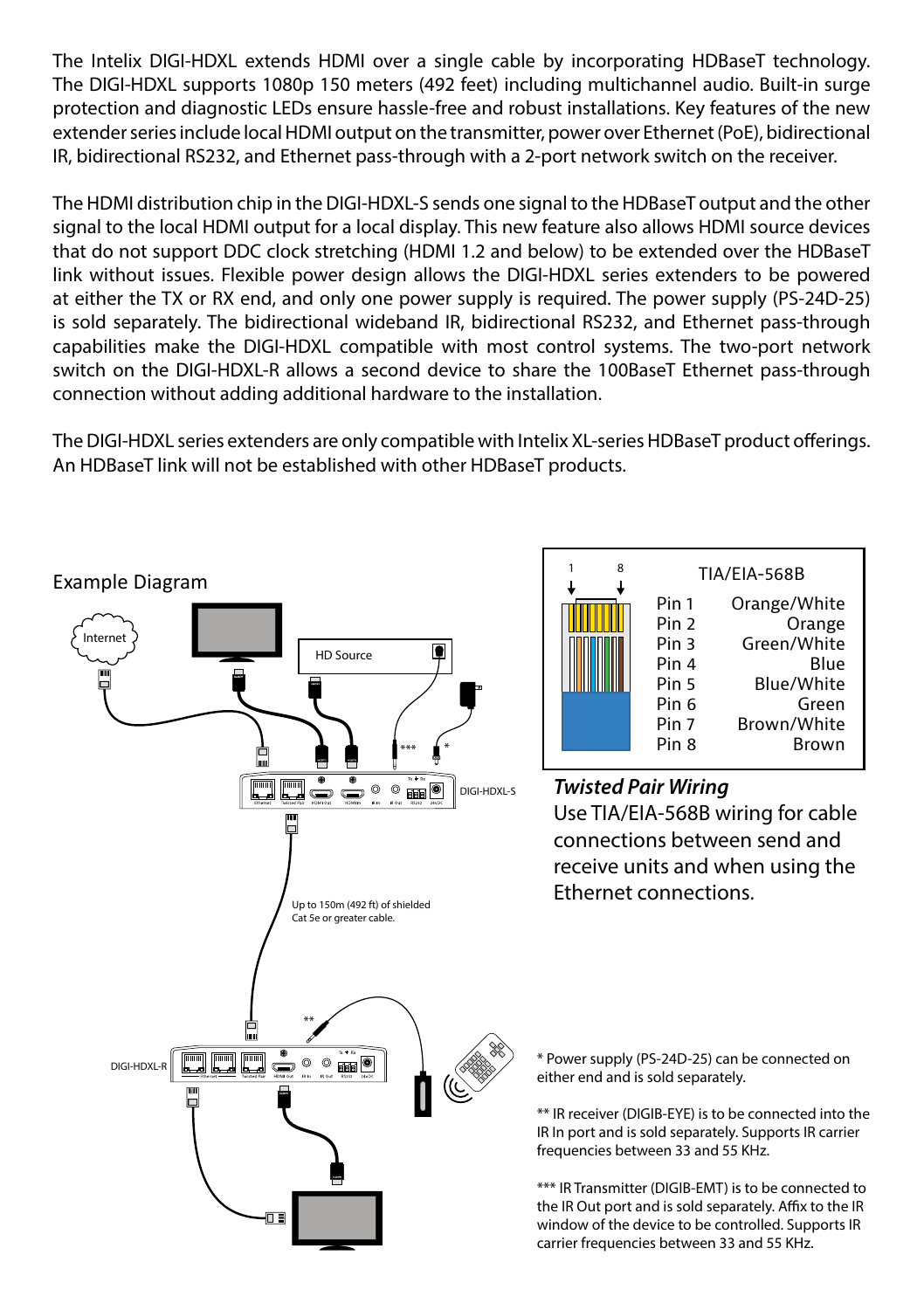## *Instructions*

*The following instructions describe the installation process for a point-to-point installation. The procedure is similar for compatible HDBaseT components. In the event a compatible HDBaseT product cannot provide power over the HDBaseT cable connection, the DIGI-HDXL product will require a local power supply.*

1. Verify all components included with the extender set are present before installation.

2. If the extenders are going to be permanently mounted to a surface, attach the included mounting brackets with the supplied screws.

3. Turn off power and disconnect the audio/video equipment by following the manufacturer's instructions.

4. Connect shielded Category 5e or greater twisted pair cable with RJ45 connectors between the transmitter (DIGI-HDXL-S) and the receiver (DIGI-HDXL-R). TIA/EIA-568B straight-through wiring connections must be used with all HDBaseT extenders.

5. Connect an HDMI cable and any desired control accessories between the display and the receiver (DIGI-HDXL-R).

6. Connect an HDMI cable and any desired control accessories between the source and the transmitter (DIGI-HDXL-S).

7. Connect the power supply (PS-24D-25, sold separately) to the transmitter or receiver and lock the power supply to the power connector by twisting the locking collar clockwise.

8. Power on attached audio/video devices.

#### *RS232 Wiring*

Connect the controller or device RXD signal to Tx on the DIGI-HDXL extender. Connect the controller or device TXD signal to Rx on the DIGI-HDXL extender.



 $\circ$ 

| DIGI-HDXI -S or Controller or<br>DIGI-HDXI -R | Device                       |
|-----------------------------------------------|------------------------------|
| $Tx \longrightarrow RXD$                      |                              |
| ᆂ                                             | $\overline{\phantom{a}}$ GND |
|                                               | $\overline{\phantom{a}}$ TXD |

#### *Diagnostic LEDs:*

The DIGI-HDXL provides four LEDs to indicate the current operating status and to assist troubleshooting an installation.

O

HDMI

*Power:* Solid, the DIGI-HDXL extender is receiving power from the power supply or from the remote extender via shielded Category 5e or greater cabling.

Ω

*Heartbeat:* Flashes once per second, the HDBaseT processor is running.

∩

Heartbeat Link

*Link:* Solid, the two DIGI-HDXL extenders are communicating via shielded Category 5e or greater cabling.

*HDMI:* Solid, HDCP signal is present in the HDMI stream. Flashes quickly, no HDCP signal is present in the HDMI stream.